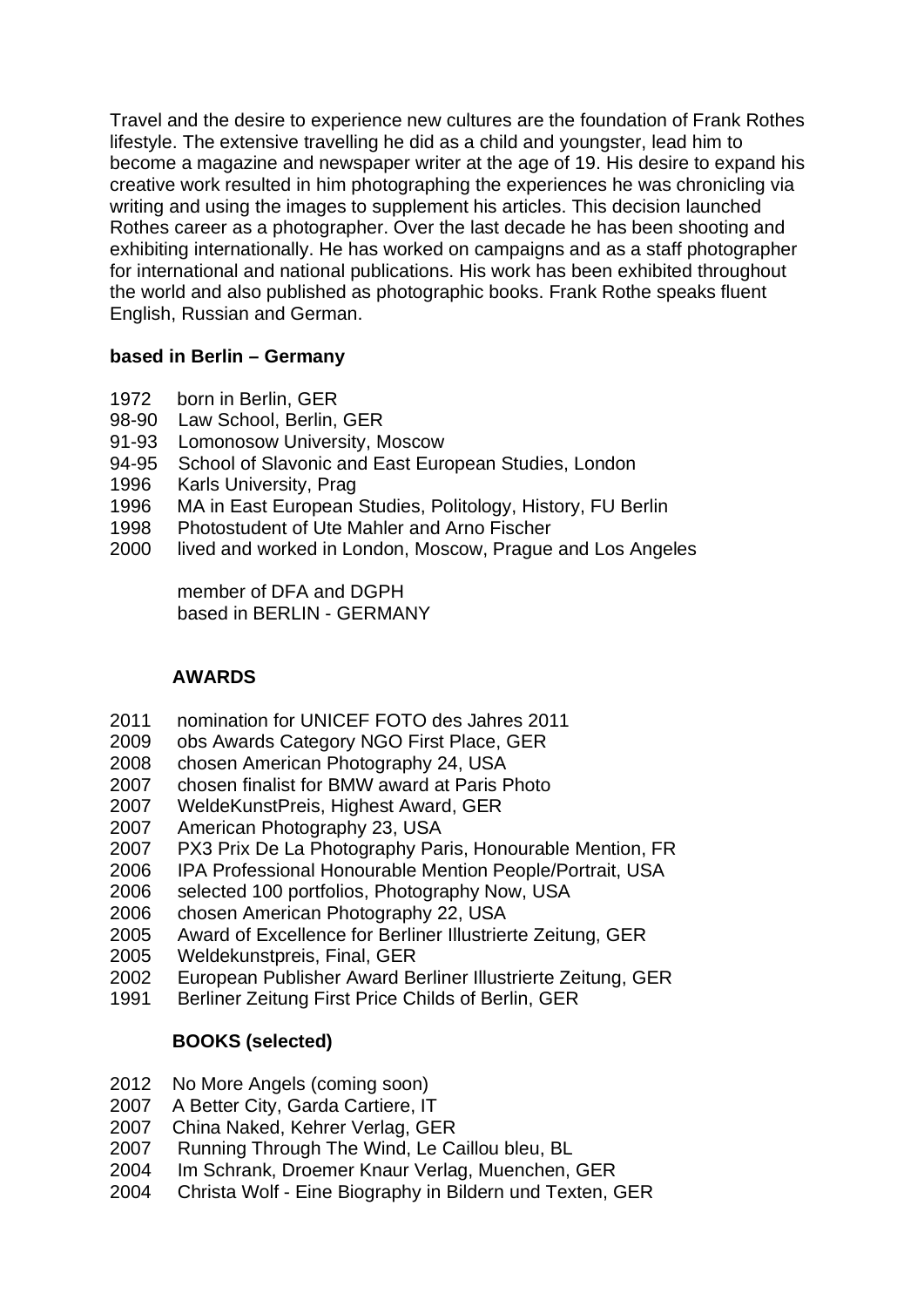- 2004 Kunststueck Ahrenshoop, GER
- 2003 Spuren Sledy, Klartext Verlag, Bonn, GER
- 2003 Treffpunkt Deutsch, Prentice Hall, New Jersey (text), USA
- 2002 Mondbad (novel), Droemer Knaur Verlag, GER
- 2001 Draussen nur Kaennchen, GER
- 2000 Das Buch der Unterschiede, GER

## **COLLECTIONS**

 Houston Center for Photography (German Guns), USA German Historic Museum (Going Out), GER Collection of Karla O. Netto (Going Out), BR FotoArte Brasilia (Hot Sicily), BR George Eastman House (German Guns), USA Kunstsammlung Syltquelle (Mini Busses), GER George Eastman House (Going Out), USA MOMA Rio de Janeiro (Going Out), BR Houston Museum Of Fine Arts (R. Through The Wind), USA George Eastman House (Running Through The Wind), USA

## **SHOWS (selected)**

2012 Lost In White Nights, Projektraum GAD – Kolonie Wedding, Berlin (solo) 2012 Lost In White Nights, Camera Work Berlin – (group show Color) 2012 China Naked, PIMP the TIMP Volume II, Köln (group) 2012 Going Out - Xavier Miserachs Biennial of photography Palafrugell (group) SP 2012 No More Angels, Bildspuren – Unruhige Gegenwarten, DTDF GER (group) 2010 Running Through The Wind, State Historic Museum, Krasnodar, RU (solo) 2010 Hot Sicily, Contemporary Cultural Center – ECCO, Brasilia, BR (group) 2010 German Guns, Deutsche Fotografische Akademie, Leinfelden, GR 2010 Going Out Berlin, Domestic-Show, Madrid, SP (group) 2010 German Guns, Galerie Artem, 30 Mai Photographies, Quimper, FR (solo) 2010 Running Through The Wind, Global Photography, Venezia-Mestre, IT (group) 2009 German Guns, Pixel Grain Galerie, Berlin GER (solo) 2009 Running Through The Wind, Biennale De Photographie En Condroz, BL 2008 Running Through The Wind, National Museum of Singapore 2008 Going Out Berlin, MOMA Rio de Janeiro BR (group) 2008 Running Through The Wind, Fries Museum Netherlands (group) 2008 China Naked, Gallery Camera Work, GER (solo) 2008 Running Through The Wind, Griffin Museum, USA (solo) 2008 China Naked, Fotografie Forum International, GER (group) 2007 German Guns, Gallery at University of Texas, USA (group) 2007 China Naked, Gallery Camera Work at Paris Photo, FR (group) 2007 China Naked, Hack Museum Ludwigshafen, GER (group) 2007 Running Through The Wind, Gallery Zephyr, GER (solo) 2007 Funny City & 12 square metres of Poland, POL (group) 2007 Running Through The Wind, Photo London, GB (group) 2007 Running Through The Wind, Gallery Antje Wachs, GER (solo) 2007 German Guns, George Eastman House, USA (group) 2007 German Guns, F/Stopp Int. Fotografiefestival, GER (solo)

2007 Running Through The Wind, Photo Espania, SP (group)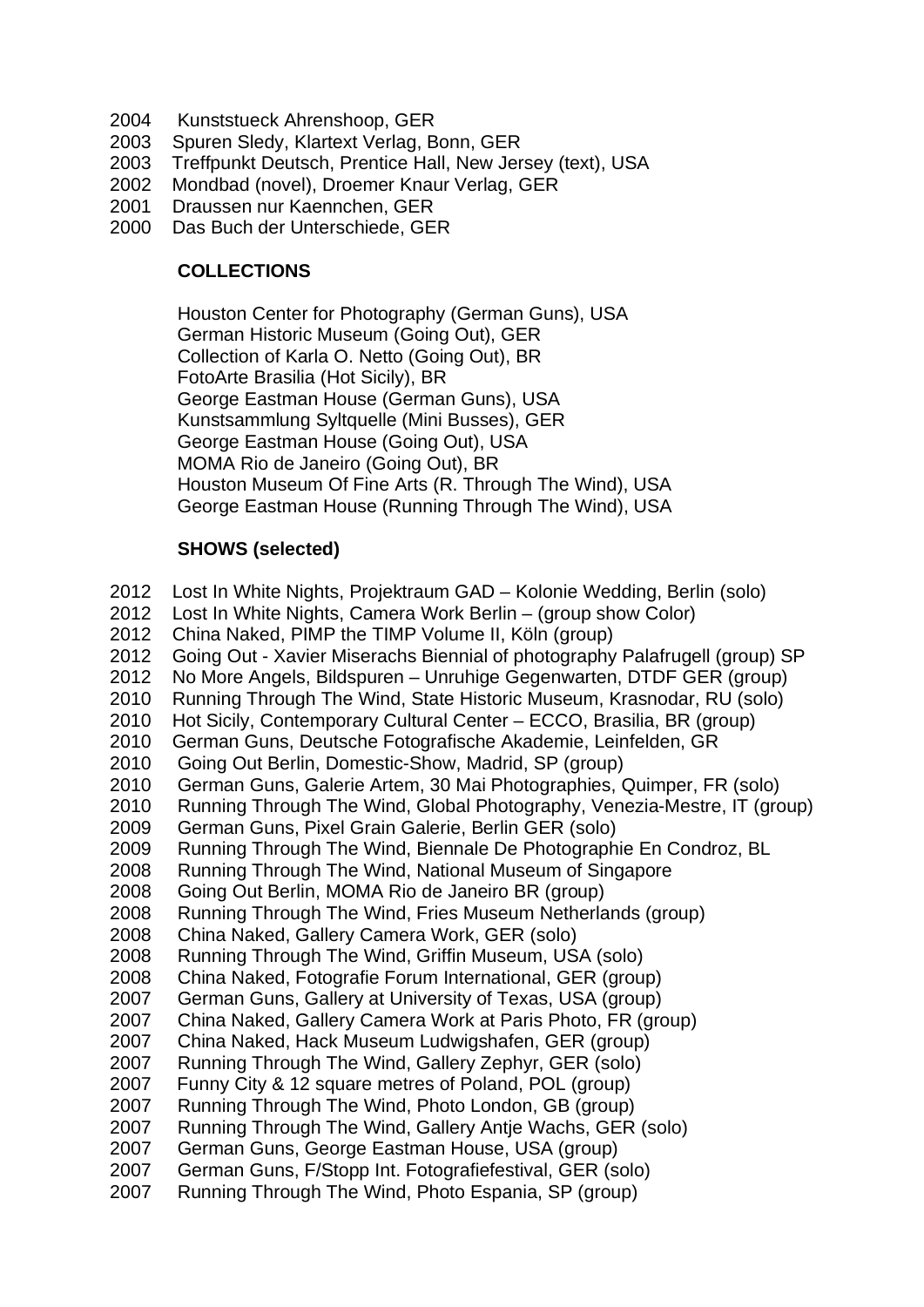- 2006 German Guns, SYR (solo)
- 2006 China Naked, Olympic Casino Kaunas Photo Days, LT (solo)
- 2006 Going Out, MOMA Rio de Janeiro, BR (solo)
- 2006 China Naked, Le Visage Cache du monde Litomysl, CZ (group)
- 2006 China Naked, Photographers Network Siegen, GER (group)
- 2006 China Naked, FotoFestiwal Lodz, POL (group)
- 2006 German Guns, FotoFestiwal, Cafe Foto Lodz, POL (solo)
- 2006 Going Out, Center of Contemporary Arts, TX USA (solo)
- 2006 German Guns, Heck-Art Galerie Chemnitz, GER (solo)
- 2006 Hot Sicily, Dermot o Dyna Berlin, GER (solo)
- 2005 Lady Boys, Fotografie Forum International, GER (group)
- 2005 Hot Sicily, Galeria Athos Bulcao Brazil, BR (solo)
- 2005 Hot Sicily, Schoemberger Fotoherbst, GER (solo)
- 2005 German Guns, Prague House Of Photography, CZ (solo)
- 2005 Hot Sicily, Gallery Syltquelle, GER (solo)
- 2005 German Guns, Photographers Network Siegen, GER (group)
- 2005 Lady Boys, Weldekunstpreis, Plankstadt, GER (group)
- 2004 Minibusses of SA, Goethe Institute Johannesburg, SA (solo)
- 2004 Minibusses of South Africa, Gallery Syltquelle, GER (solo)
- 2003 Memories Of A Friend, Gallery Lichtung, Leipzig, GER (solo)
- 2002 Going Out, Dermot O Dyna Berlin, GER (group)

# **BIBLIOGRAPHY (selected)**

- 2012 Running Through The Wind Landscape Stories, Issues 09 IT
- 2012 No More Angels selected views No 13 GER
- 2012 Lost In White Nights Interview in Nicolai No 2 GER
- 2012 aday.org project web and book, 15.05.12 GER
- 2012 No More Angels, Portfolio, Das Magazin, 05.12, GER
- 2012 No More Angels, Katalog, Darmstädter Tage der Fotografie
- 2011 portfolio German Guns in Square Magazine 2.4
- 2011 portfolio Lost In White Nights in profifoto 10/2011
- 2010 portfolio Lost In White Nights in La Lettre De LA Photographie
- 2010 portfolio/interview Lost In White Nights in profifoto 10/11
- 2009 portfolio Bulletin DFA, Running Trough The Wind, GER
- 2009 portfolio Stern View, German Guns, GER
- 2008 portfolio Drome Maazine, China Naked, IT
- 2007 catalogue F/Stop Leipzig, German Guns, GER
- 2007 portfolio Running Through The Wind, Hot Shoe Mag, GB
- 2007 portfolio German Guns, Kursbuch, GER
- 2007 portfolio German Guns, pozytyw, POL
- 2007 portfolio Running Through The Wind, Internazionale, IT
- 2007 portfolio Running Through The Wind, taz, GER
- 2007 catalogue Photosensitive Space Lodz, POL
- 2006 porfolio China Naked, Modernica, GER
- 2006 catalogue Photographers Network, China Naked, GER
- 2006 portfolio Hot Sicily, Brennpunkt, GER
- 2005 Chinese Photography German Guns, CH
- 2005 catalogue Hot Sicily, FotoArte05, BR
- 2005 catalogue Hot Sicily, Schoemberger Fotoherbst, GER
- 2005 portfolio German Guns, Photo Review America, USA